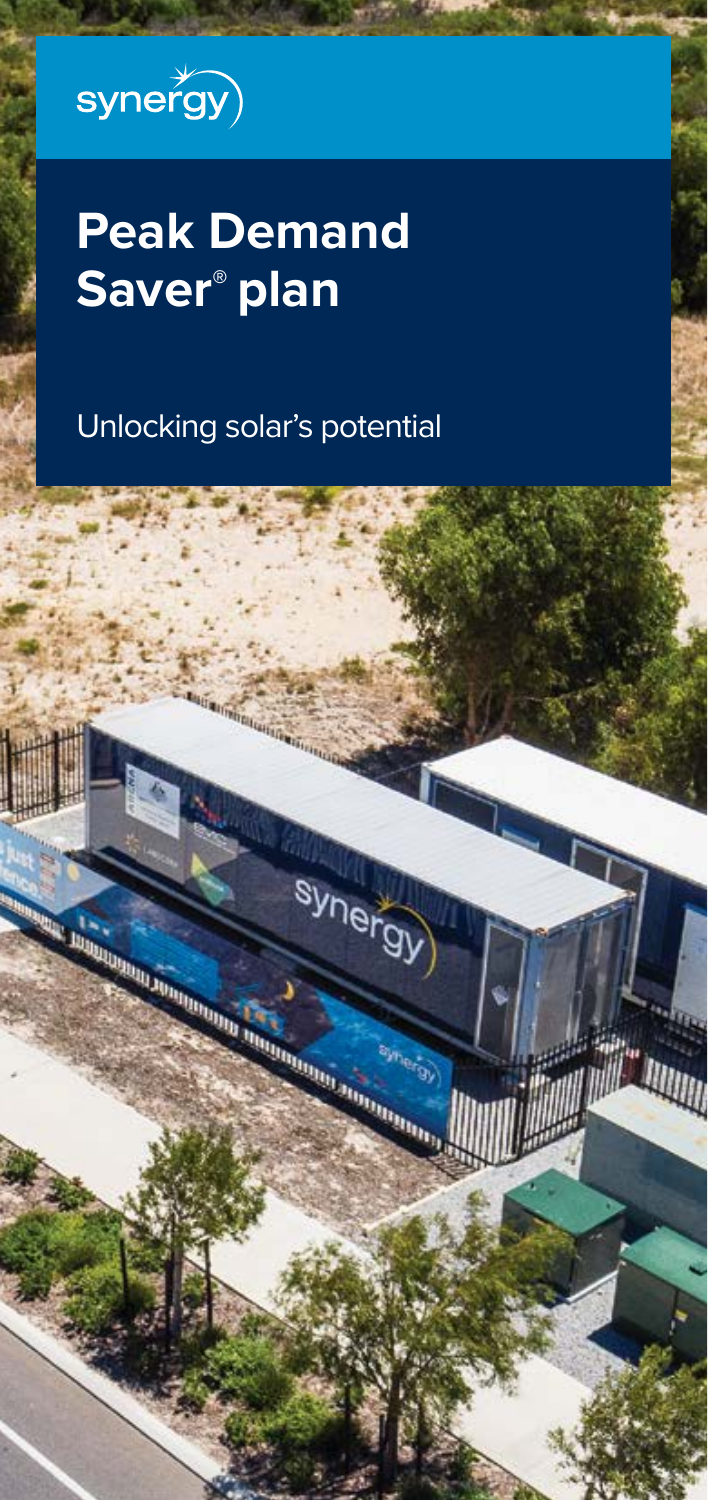**We have big plans for energy storage, so we're trialling new ways to store and manage energy in the Alkimos Beach community.**



This trial plan enables you to virtually store the excess energy produced by your solar PV system, giving you the potential to reduce your energy bills.

**We believe that integration of renewable energy – like energy produced from solar PV systems – combined with energy storage, is the next technological breakthrough that could help households and communities better manage their energy use and save on costs.** 

That's why we're leading the Energy Storage Trial at Alkimos Beach in collaboration with development partners Lendlease and LandCorp.

At the centre of the trial is the 1.1MW battery - housed in a shipping container, which is connected to the electricity grid to transmit and distribute electricity to the Alkimos Beach development. The battery will be used to manage peak demand within the suburb by charging from the grid during periods when demand is low (later in the evening and overnight) and discharging to the suburb during peak demand periods (usually in the afternoon and early evening).

As part of the trial, we've developed a time-of-use and virtual energy storage product called the Peak Demand Saver® plan. This trial plan enables you to virtually store the excess energy produced by your solar PV system to reduce your energy bills.

You will receive credits off your bill for the excess energy your solar PV system generates, and Solar Sell Back credits for any excess energy your system generates over and above your energy consumption. This plan is only available to customers within the Alkimos Beach development who have an approved solar PV system installed.

To see the eligibility criteria and terms and conditions, **visit synergy.net.au/alkimosterms**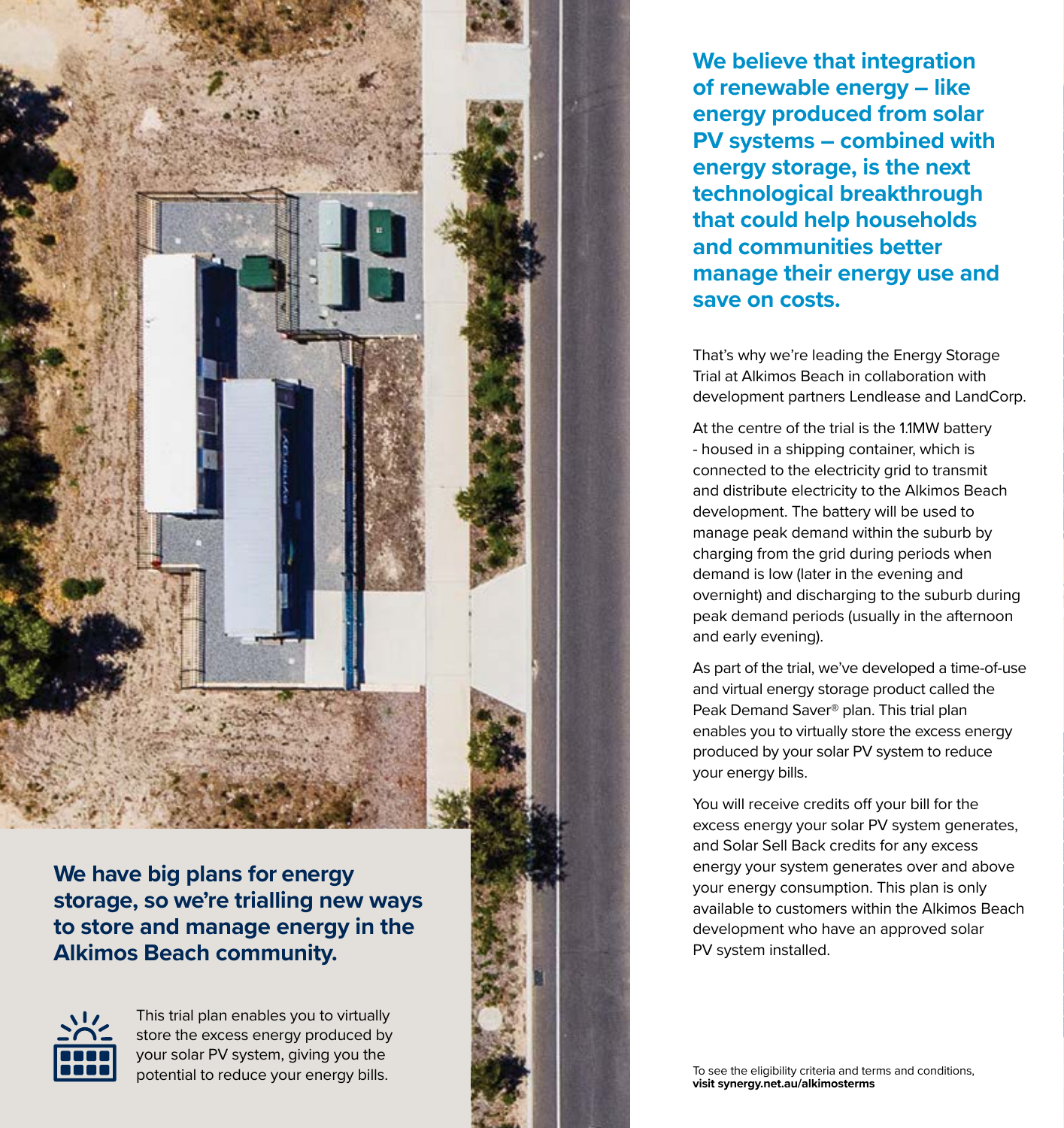### **It's even easier for you to save more**

#### **Here's how it works.**

Right now, through the Renewable Energy Buyback Scheme (REBS), you get paid for the excess energy your solar PV panels produce. By signing up for the new Peak Demand Saver® plan, instead of just selling this excess energy back to us, you'll generate solar credits for this excess energy.

### **Virtual energy storage for just \$11 a month\***

When you are on the Peak Demand Saver® plan, your solar PV system will work as normal. However, instead of selling any excess electricity generated by your solar PV system back to us, you'll receive solar credits. These credits will be used to offset your energy consumption between 4pm and midnight.

*So let's say during your billing period, your panels have generated an average 2kWh of electricity each day; the energy you use between 4pm and midnight will be directly offset by 2kWh each day.*

### **Time-of-use pricing**

Time-of-use pricing offers variable pricing depending on the time of day you use electricity.

#### **Peak Daily (4pm - 8pm)**

If everyone uses electricity during peak times, a fair bit of strain can be placed on the electricity network. To help reduce demand on the electricity grid the Peak Daily rate is charged at the higher price of 52.0955 cents per unit. Your solar credits will be used to offset this higher rate first.

#### **Off peak Day (midnight - 4pm) Off peak Evening (8pm - midnight)**

To reward you for shifting your usage into the Off peak periods and reducing the demand on the electricity grid, you'll get a much lower rate of 27.2838 cents per unit. That's cheaper than our standard Synergy Home Plan (A1) tariff. Plus, any remaining solar credits (which you generated during the Off peak Day period) will be offset against the Off peak Evening period.

### **Solar Sell Back for excess credits**

If at the end of your billing period you've generated more solar credits than the amount of energy you've consumed during the Peak Daily and Off peak Evening periods (4pm - midnight), it won't go to waste. You'll still receive Solar Sell Back credits for this electricity – we'll pay you 7.1350 cents per unit (equivalent to the current REBS rate) for it.



### **= Peak Demand Saver® plan**

### To find out more visit **synergy.net.au/peakdemandsaver**

\*In addition to the standard supply charge of 51.3697 cents per day, a daily Peak Demand Saver® plan charge with a rate of 36.1680 cents per day (equivalent to \$11 a month) will apply. The supply charge is the daily fixed charge element of your plan which applies irrespective of how much electricity you consume. All prices include GST and are correct as at 1 July, 2019. Prices and time periods are subject to change at any time.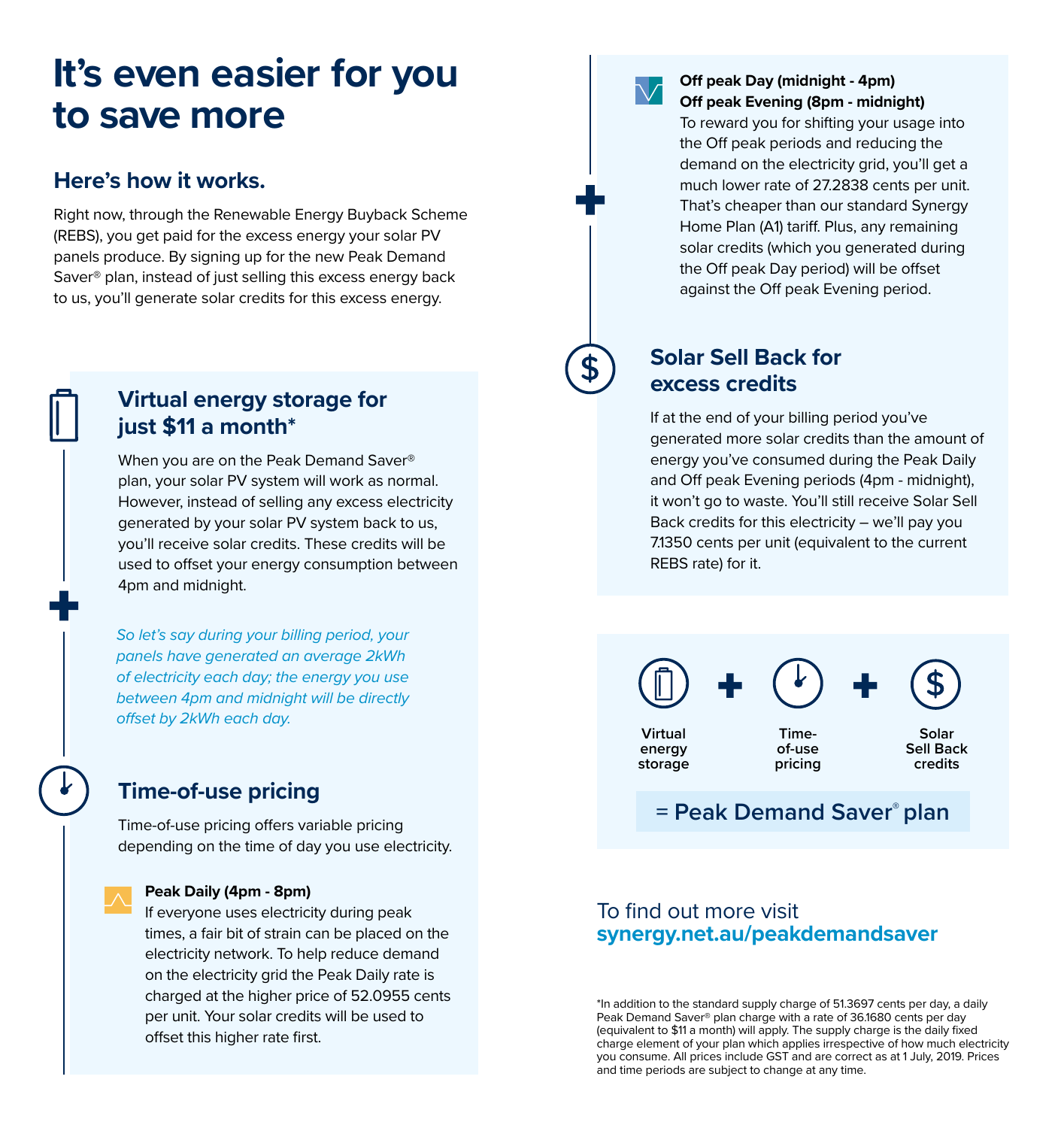# **How the Peak Demand Saver® plan works**

Peak Demand Saver® is a seven day time-of-use pricing plan, with three pricing periods.

Off peak Day, Peak Daily and Off peak Evening.



**Any excess solar credits generated at the end of your billing period will be paid to you as Solar Sell Back credits at a rate of 7.1350 cents per unit.**

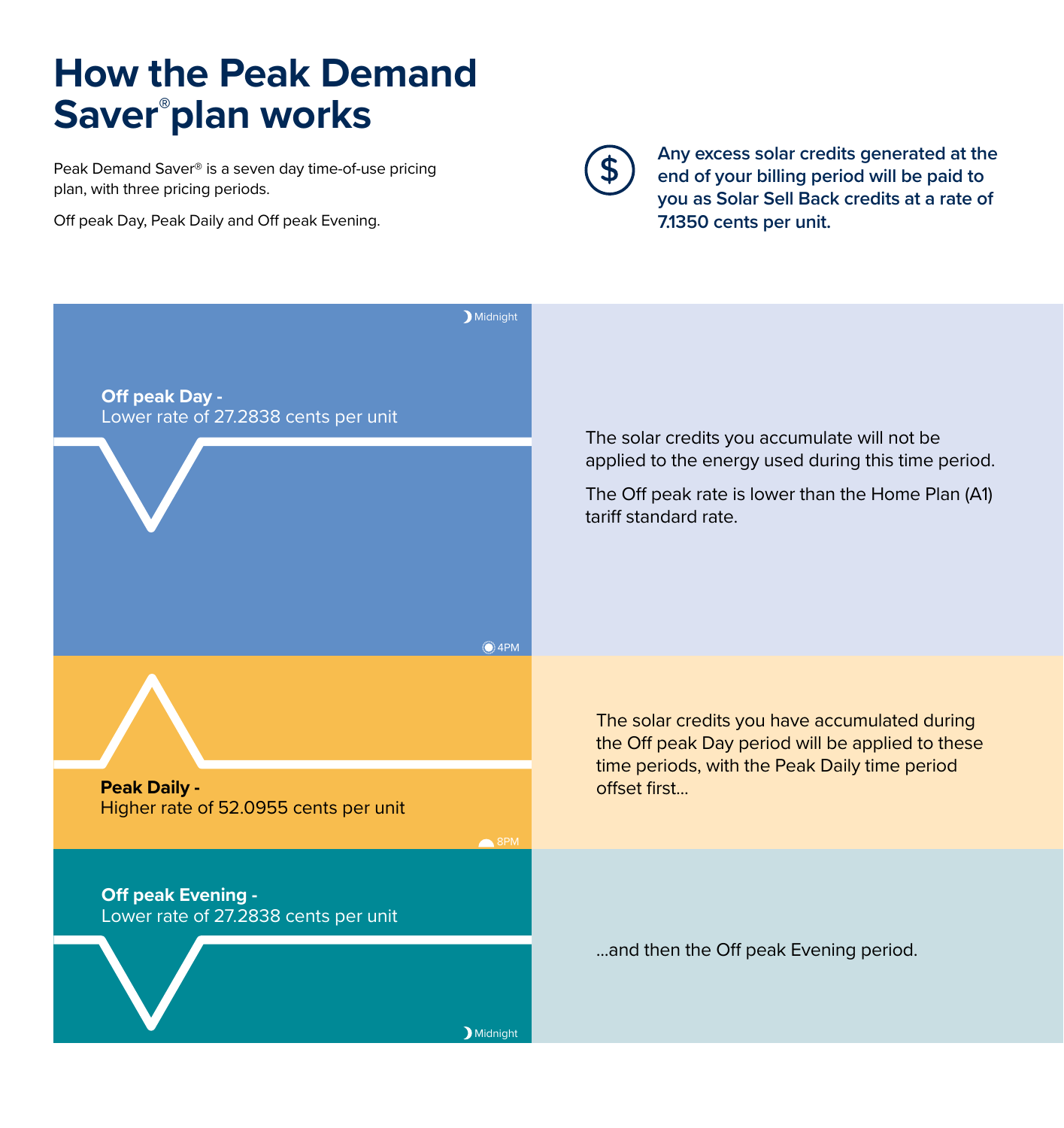# **Things you need to know**

To help you make an informed decision based on your circumstances, we've outlined the general differences between a standard contract and the Peak Demand Saver® plan. You should make your own assessment of the terms and conditions.

### **Standard Contract**

Our regulated tariffs are available on our standard contract (Standard Electricity Agreement). The terms of a standard contract are governed by regulations and must be approved by the Economic Regulation Authority. A standard contract outlines the terms and conditions for all customers who pay regulated prices for their electricity. To receive a copy of the standard contract please visit our website, or to view the regulated price (tariff) that applies to your standard contract visit synergy.net.au/prices

### **Non-Standard Contract**

The Peak Demand Saver® plan is a non-standard contract. A non-standard contract relates to products and offers that do not require approval by the Economic Regulation Authority. These contracts contain different terms and conditions to a standard contract, and may include variations in price, fees and charges.

A Synergy Peak Demand Saver® plan compatible meter is not transferable to any other property. The meter stays where it is installed, even if the customer sells the property and/or moves. The Peak Demand Saver® plan compatible meter always remains the property of the network operator, Western Power.

The Synergy electricity agreement terms and conditions that apply to the Synergy Peak Demand Saver® plan can be downloaded at synergy.net.au/peakdemandsaver or by calling 1800 772 778.

© Synergy 2019. Synergy Peak Demand Saver® plan and Synergy Home Plan® are registered trademarks of Electricity Generation and Retail Corporation trading as Synergy. ABN 58 673 830 106.

## **Here's a snapshot of how these contracts compare**

When switching to the Peak Demand Saver® plan you'll be asked to opt-in to a non-standard contract.

#### **Synergy Home Peak Demand Plan® (A1) tariff Saver® plan** *Standard Form Contract Non-Standard Form Contract* Rates set by the A special rate set State Government by Synergy. gazette price. 10 business day 10 business day cooling off period. cooling off period. No set contract No set contract length length – you can - you can switch to switch to another another tariff at tariff at any time. any time. No termination fees.  $\mathbb{X}$  No termination fees. Your bills will be Your first bill may be [無] issued approximately issued to you within every 60 days. 30 days. The average daily use Your bills will display information and graph **Gula** the average daily use presentation may differ information and graph. slightly. As you may receive You can apply to Solar Sell Back credits participate in the equivalent to the Renewable Energy Renewable Energy Buyback Scheme Buyback Scheme (REBS). (REBS), you won't be eligible to participate.

Start taking advantage of Peak Demand Saver's many benefits by signing up at **synergy.net.au/peakdemandsaver**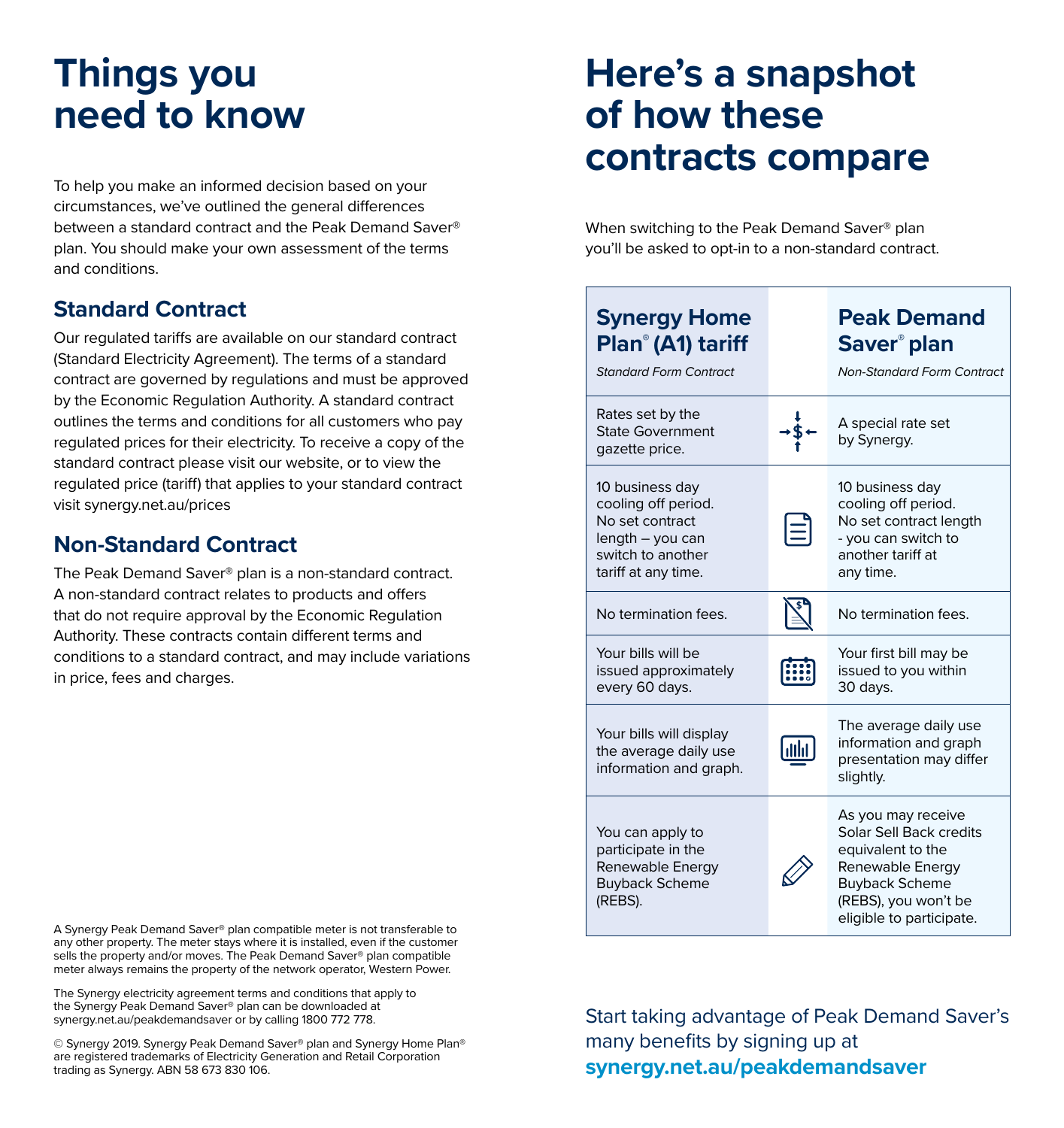# **Making the most of Making the switch your solar investment**

### **Some appliances that could easily shift to Off peak use.**

We've kept this plan pretty straightforward, so even with just a small amount of planning you could reduce your energy bill. However, there are a few things you need to know.

Avoiding the higher Peak Daily hours between 4pm and 8pm is the best way to reduce your energy costs and really make the most of time-of-use rates.







### **Washing machines and dishwashers**



If you think your household could benefit from switching to Synergy's Peak Demand Saver® plan, complete the online application form at **synergy.net.au/peakdemandsaver**

Once your application is received, we'll send Western Power to your property to reconfigure your meter so it's compatible with Synergy's Peak Demand Saver® plan.

**To say thanks for joining the trial, you won't have to pay anything to switch.**

### **Not for you?**

We're excited by the potential savings you'll get by switching. However, if the Peak Demand Saver® plan is not working out how you thought it would, you can switch back to the standard Synergy Home Plan (A1) tariff at any time.

It's our switch back guarantee to thank you for joining the Energy Storage Trial at Alkimos Beach.

Please note, there may be a reconnection fee if you decide to re-join the Peak Demand Saver Plan® at a later date.

To switch back, call us on **1800 772 778** Monday to Friday between 7am and 7pm (excluding public holidays).



For tips and advice to help you become more